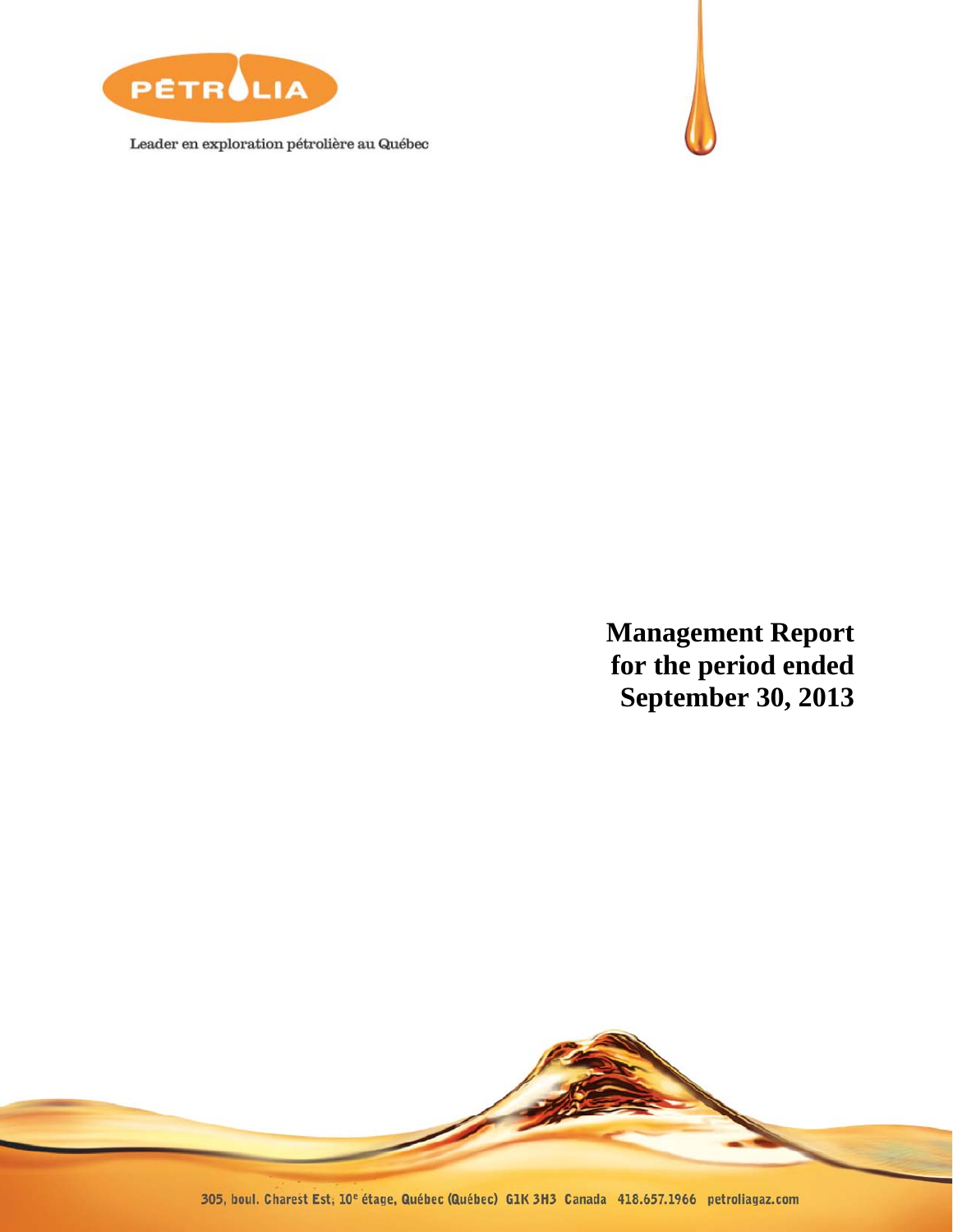# **INTERIM MANAGEMENT REPORT FOR THE FOURTH QUARTER ENDED SEPTEMBER 30, 2013**

The end of the fiscal year has been deferred from September 30, 2013 to December 31, 2013; extraordinarily, therefore, a fourth interim management report must be produced for this fiscal year.

The Board of Directors approved this interim management report on November 25, 2013. It is an addition and supplement to the quarterly financial statements and should be read in conjunction with them and the audited financial statements for the fiscal year ended September 30, 2012.

This report presents the view of Management on current Company activities and is accompanied by the financial results as at September 30, 2013. It may also cite significant events that occurred after September 30, 2013 and provides an overview of activities planned for the coming months.

The reporting currency is the Canadian dollar (CAD) and all amounts presented in this report are in Canadian dollars.

# **1. DATE**

The effective date of this management report for the period ended September 30 is November 25, 2013.

# **2. INCORPORATION AND MISSION**

Incorporated under Part 1A of the Quebec Companies Act and governed by the provisions of the Quebec Business Corporations Act, Pétrolia is an oil and gas exploration company. It has been listed on the TSX Venture Exchange since February 16, 2005, under the symbol PEA.

The Company's oil and gas properties are at the exploration stage, and the Company's long-term profitability is tied in part to the cost and success of the exploration programs and subsequent development. The Company has not yet established whether its properties contain economically feasible reserves.

The Company's primary activities are the exploration and development of its oil and gas properties. In order to achieve its objectives, the Company has to form partnerships with other industry stakeholders.

# **3. FORWARD-LOOKING STATEMENTS**

Some of the statements made in this report may constitute forward-looking statements. Such statements relate to future events or future economic results anticipated by Pétrolia and are therefore subject to known and unknown risks, uncertainties and other factors which may cause actual results, levels of activity and achievements to differ materially from those expressed or implied by such statements. Accordingly, a decision to invest in Pétrolia's shares should at no time be based on these forward-looking statements. Pétrolia disclaims any intention or obligation to update these forward-looking statements.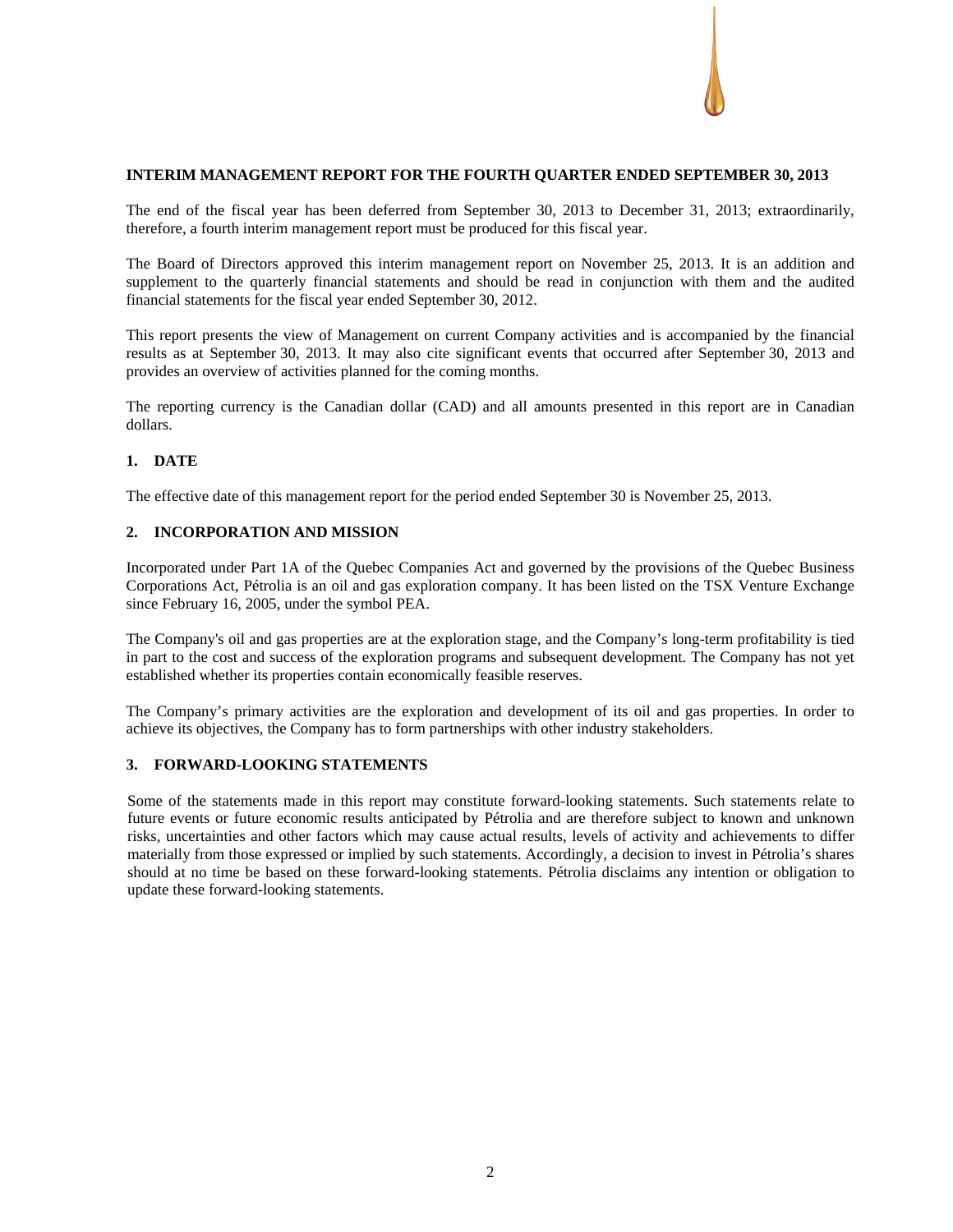# **4. HIGHLIGHTS OF THE FOURTH QUARTER ENDED SEPTEMBER 30, 2013**

- Closing of a \$1,404,150 private placement (press release dated September 26, 2013)
- Petrolia announces implementation of its succession plan (press release dated September 17, 2013)
- Disclosure of the Pétrolia–Hydro-Québec agreement signed in 2008 for exploration licences on Anticosti Island (press release dated September 5, 2013)
- Community support (the municipality of Île-d'Anticosti, MRC de Minganie and CRÉ-Côte-Nord) for implementation of a petroleum exploration program to assess hydrocarbon development potential in its territory (press release dated July 30, 2013).
- Acquisition by the Company of licences in the Gaspé Peninsula and signature of a partnership agreement with Saint-Aubin Énergie S.A.S, a subsidiary of Maurel & Prom and MPI (press release dated July 19, 2013)
- Dismissal by the Superior Court of the petition from the Centre québécois du droit de l'environnement pertaining to work done by Pétrolia in 2012 (press release dated July 19, 2013)
- Pétrolia announces positive results of Macasty Formation core studies on samples taken in 2011 on Anticosti Island (press release dated July 11, 2013)
- Closing of a \$1,000,000 private placement (press release dated July 10, 2013)

# **5. STRATEGY AND OUTLOOK**

The Company's objective is to discover marketable oil resources and put them into production as quickly as possible, with the goal of becoming profitable. In the pursuit of this mission, the Company never loses sight of the importance of the safety of individuals, environmental protection and community relations. Pétrolia achieves this objective by holding rights over promising licences and signing agreements with partners with the necessary technical and financial expertise. The Company installs wells according to scientific and technical principles, relying on best industry practices for its drilling activities. It also pays particular attention to community relations and the local socio-economic context in which it operates.

Pétrolia prides itself on being a responsible Quebec oil and gas company whose goal is to produce oil to meet a significant portion of Quebec's energy needs.

### **6. LICENCES AND PARTNERSHIPS**

On July 19, 2013, Pétrolia announced that it had reached a 50/50 partnership agreement with Saint-Aubin Énergie S.A.S., a joint investment vehicle of Maurel & Prom and MPI, to develop 13 oil and gas exploration licences acquired from Gastem in the Gaspé Peninsula, totalling 1,892 km2.

The partners agreed that Pétrolia will be responsible for carrying out the work.

The head offices of Maurel & Prom and MPI are in Paris. The two companies have a combined market capitalization of  $E.8$  billion. They are active in the field of onshore and offshore oil and gas production in ten countries on four continents. Their management teams are comprised of professionals with strong track records in the oil and gas industry.

The acquisition boosts Pétrolia's interests in Quebec to nearly  $16,000 \text{ km}^2$ , representing 22% of the Quebec territory under lease.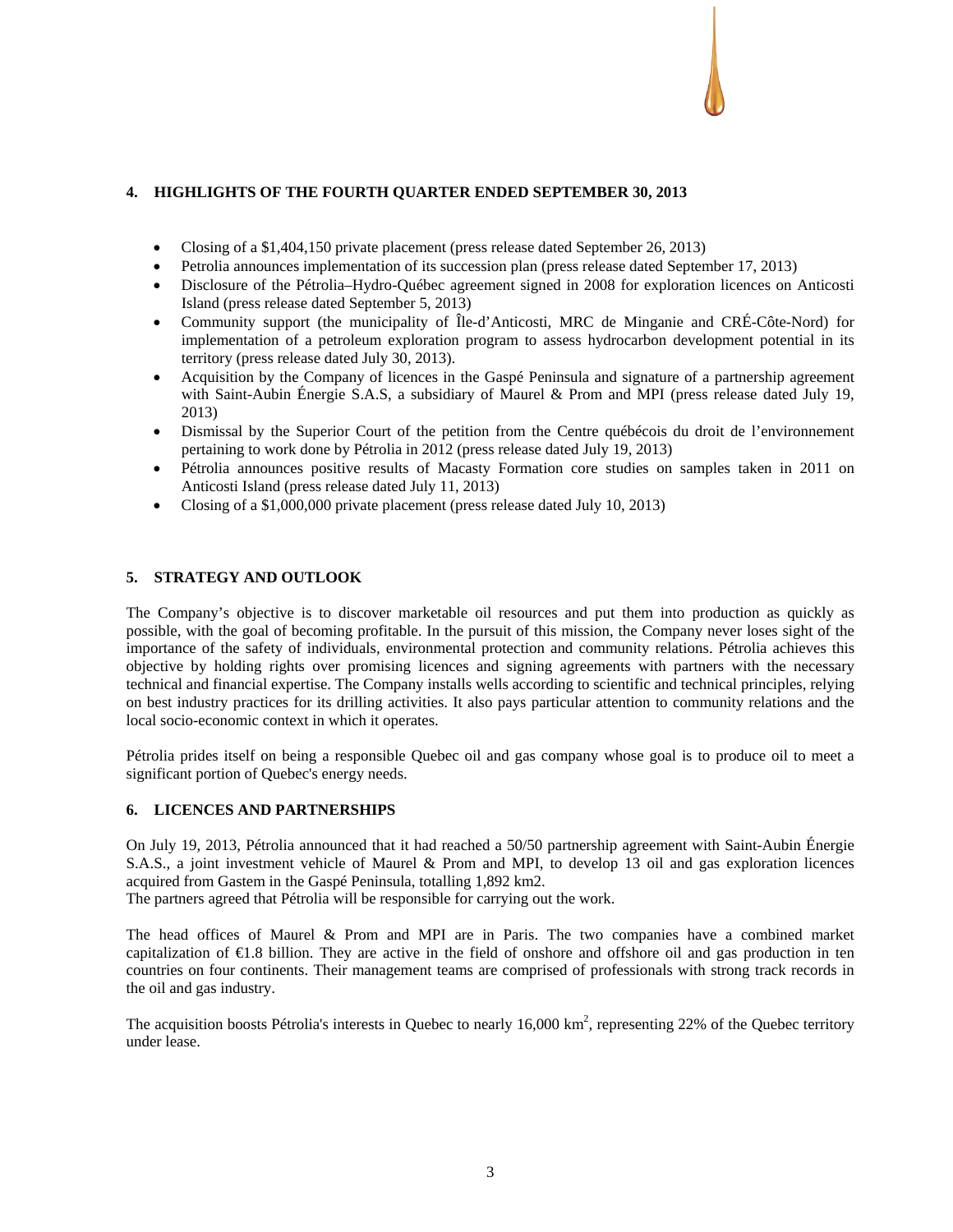

The following map shows the areas in which Pétrolia hold interests, as well as those covered by the three partnership agreements entered into by Pétrolia.

# **7. PROJECTS AND WORK**

# **7.1. Haldimand property**

Discovered in 2006, the Haldimand property is located on the peninsula of the same name on the outskirts of the town of Gaspé. An independent expert placed the best estimate (P50) of the resources initially in place at nearly 70 million barrels and the best estimate (P50) of the potentially recoverable (contingent) light oil at 7.7 million barrels.

# **Objectives**

Putting the Haldimand deposit into production is a priority for the Company and may be one of the keys to oil and gas development in the Gaspé Peninsula. Of all of Pétrolia's projects, Haldimand is the closest to production.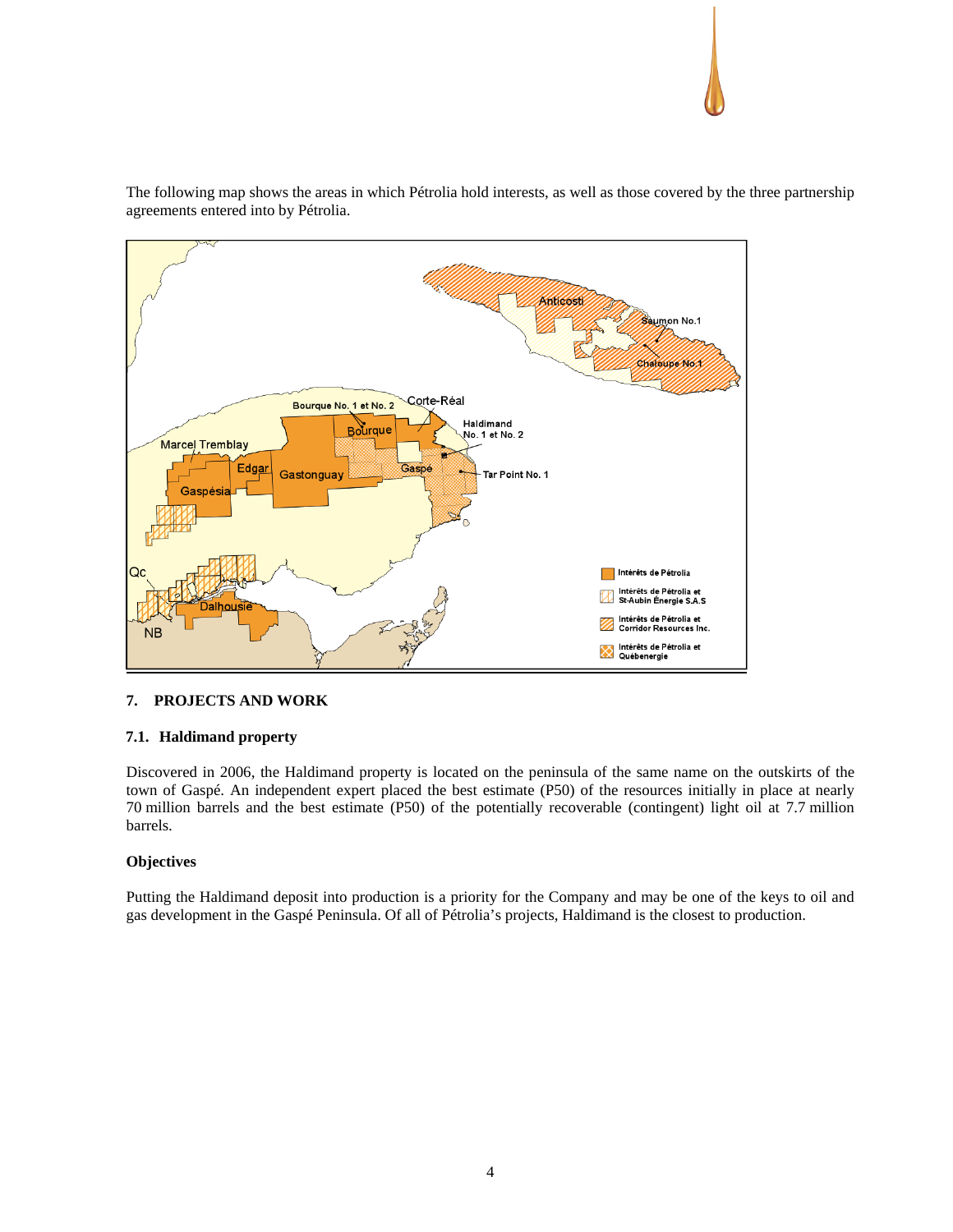# **Work**

A better understanding of the Haldimand reservoir and its production mechanism has been acquired through lab and field studies and analyses. The reservoir is made up of York River Formation sandstone intersected by a network of natural fractures that allow oil to flow freely. Pétrolia's work indicates that horizontal drilling would make it possible to intercept the most natural fractures, which would ensure commercial production without the need for fracturing.

Preparatory work for drilling at Haldimand 4 was completed in fall 2012. Drilling at Haldimand 4 was temporarily suspended following the adoption of a municipal bylaw in Gaspé.

At the start of the third quarter, in order to protect its rights, Pétrolia filed a motion for declaratory judgment with the Superior Court. Following recent discussions with town of Gaspé authorities, it was agreed to postpone the hearing until early January 2014, to enable the parties to identify common ground that would allow drilling to resume.

On May 29, 2013, the Government published a draft regulation respecting water withdrawal and protection, which was submitted for public consultation. The final regulation was not published by the date this report was produced. The provisions of the draft regulation would not compromise the pursuit of the work planned. Application of the regulation will render the bylaw adopted by the town of Gaspé inoperative, as the *Environment Quality Act* stipulates that municipalities cannot regulate an area covered by regulation under the Act. While the rig remains onsite, the resumption of operations will depend on the availability of equipment and service providers. A delay of several weeks is expected between the time the decision is made and the start of operations.

Pétrolia has launched a website dedicated to the Haldimand project, allowing visitors to obtain information about the project and monitor its development: haldimand.petroliagaz.com.

# **Environmental studies and work**

The Company had worked to develop a program to capture scientific and environmental monitoring information, with a particular focus on hydrogeology. To this end, it drilled 14 observation wells on the Haldimand peninsula for a hydrogeological study. As a result of the Quebec government's decision to carry out its own hydrogeological study of the area, Pétrolia has transferred its rights and obligations relating to these wells to the Ministère du Développement durable, de l'Environnement, de la Faune et des Parcs. Pétrolia has also provided access to all data that it has collected to date, so that the Ministère can benefit from the many results already obtained.

# **7.2. Bourque project**

The Bourque project is located 30 km east of the town of Murdochville. In April 2013, following an analysis of the results of the 2012 drilling campaign by the independent firm Sproule, the volume of wet natural gas initially in place in four prospective zones located in the same geological formation was estimated at over one trillion cubic feet (1 Tcf) (press release dated April 10, 2013). The potential of this discovery increases the interest in Pétrolia's other licences in the Gaspé Peninsula, where similar geological conditions exist.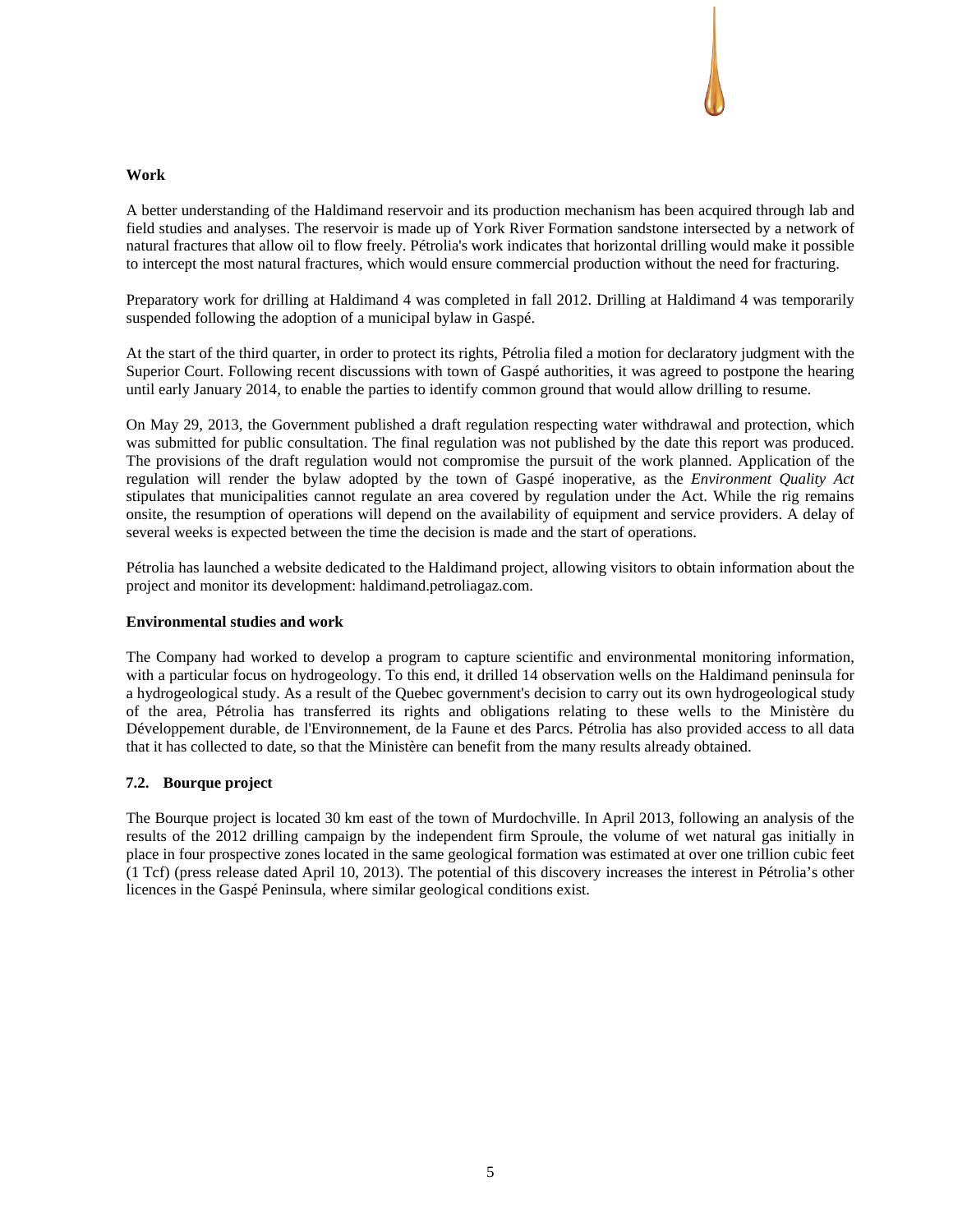# **Objectives**

Pétrolia developed a work program based on Sproule's recommendations. The purpose of this program is to identify the production characteristics of the Forillon Formation and better determine the resources in place and potentially recoverable volumes. In recent months, steps were taken to identify a potential partner to support Pétrolia in the completion of development work for the Bourque project.

Aside from the commercial potential of the project to Pétrolia, hydrocarbon production in this region would promote substantial economic development associated with raw material processing and the introduction of new industries to the Gaspé Peninsula.

### **7.3. Anticosti project**

### **Hydrocarbon source rock**

Source rock oil has become the main objective on Anticosti Island due to its immense potential. In 2011, Pétrolia disclosed the estimate of oil resources in place in the Macasty shale provided by Sproule Associates Limited of Calgary. The estimate, produced in accordance with the definitions of reserves and resources given in the Canadian Oil and Gas Evaluation Handbook (COGEH) and National Instrument 51-101, placed the best estimate of the total volume of hydrocarbons initially in place in the holdings in which Pétrolia has interests at 30.9 billion barrels of oil equivalent.

### **Work**

Pétrolia and its partner, Corridor Resources, announced the results of studies of the cores taken in 2012, as well as samples from 14 wells that had already been drilled on Anticosti Island and spread over the entire territory. The studies focused on thermal maturity (Rock Eval), hydrocarbon concentrations present in the rock  $(S_1)$ , petrophysical parameters and mineralogy (press release dated July 11, 2013). The thermal maturity study was conducted by Rudolf Bertrand (Ph.D.), while the other analyses were performed by Weatherford and TerraTek Labs. The results are better than those used by Sproule in its 2011 resource assessment. On November,  $20<sup>th</sup>$ ,  $2013$ , based on an review of the laboratory analysis of core samples taken from three core holes drilled in 2012, Sproule Associates Limited, an independent Calgary-based petroleum consulting firm, has reconfirmed its 2011 resource assessment of the undiscovered Total Petroleum-Initially-In-Place (TPIIP) in the Macasty Formation on Anticosti Island.

The main results obtained are as follows:

- Impressive average values for total organic carbon (TOC) of nearly 4.0% over the whole thickness of the Macasty Formation (higher than the Utica Formation in Ohio);
- The hydrocarbon concentrations present in the rock indicate favourable potential for hydrocarbon production, i.e. 4.48 mg/g at Princeton Lake, 3.20 mg/g at Highcliff and 2.21 mg/g at Oil River; and
- The thermal maturity characterization confirms that the Macasty Formation present in Pétrolia's holdings and those in which it has an interest lie within the oil window.

The results of the petrophysical and mineralogy analyses are provided in the two tables below.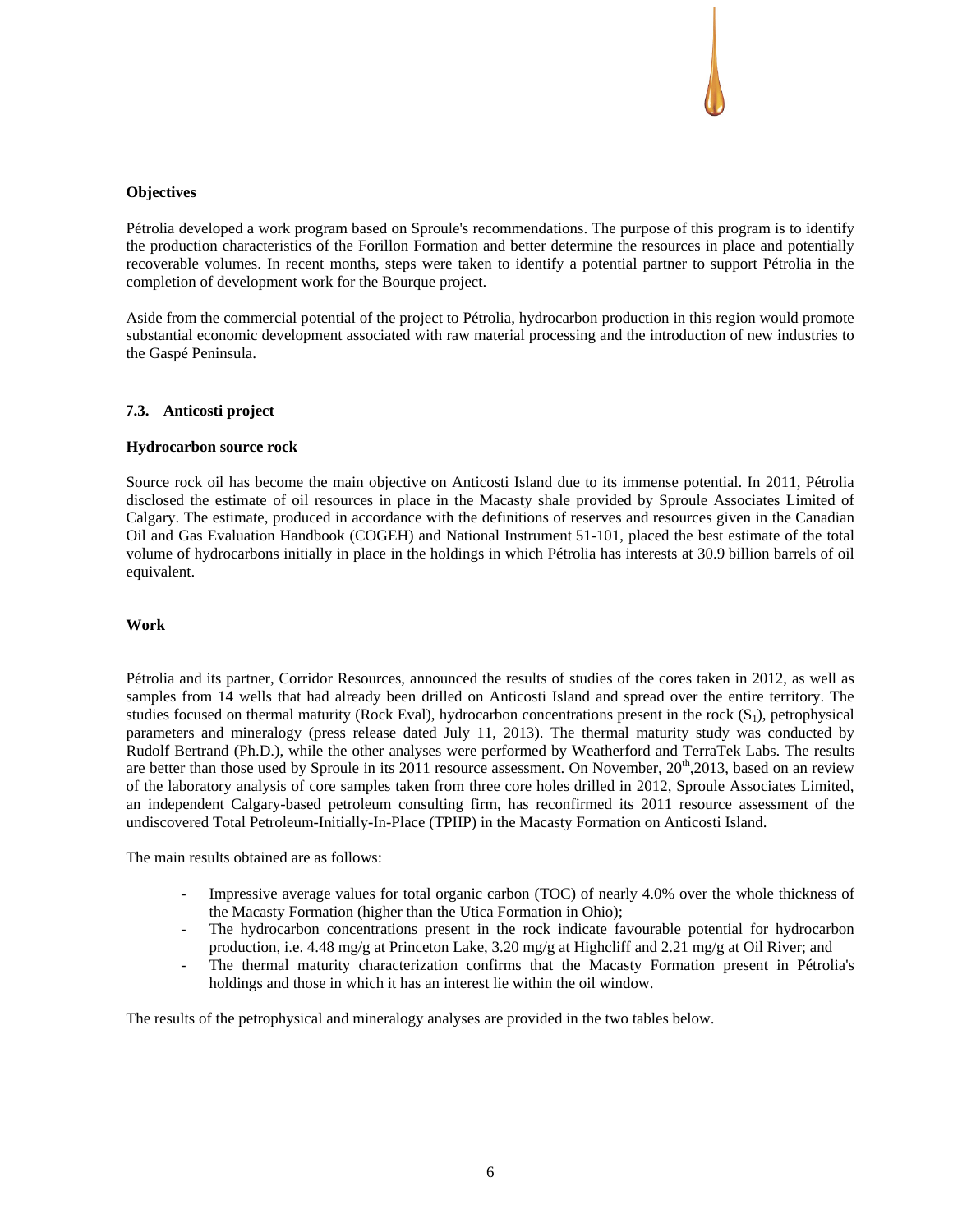

|                               | Princeton Lake 2012<br>(Thickness 91.5 m) |          | Highcliff 2012<br>(Thickness 57 m) |          |          | Oil River 2012<br>(Thickness 29 m) | Chaloupe No.1<br>(Thickness 41 m) |          |
|-------------------------------|-------------------------------------------|----------|------------------------------------|----------|----------|------------------------------------|-----------------------------------|----------|
|                               | Mean                                      | Maximum  | Mean                               | Maximum  | Mean     | Maximum                            | Mean                              | Maximum  |
| Hydrocarbon<br>saturation (%) | 3.30                                      | 4.88     | 4.01                               | 6.07     | 2.11     | 2.72                               | 2.23                              | 2.70     |
| Effective porosity<br>$(\%)$  | 3.67                                      | 5.23     | 4.80                               | 6.93     | 3.09     | 4.42                               | 2.68                              | 3.51     |
| Permeability (mD)             | 0.000138                                  | 0.000280 | 0.000167                           | 0.000263 | 0.000110 | 0.000178                           | 0.000075                          | 0.000081 |

### **Mineralogy**

|                       |                | Pétrolia Princeton Lake 2012<br>(Thickness $91.5$ m) | Pétrolia Highcliff 2012<br>(Thickness 57 m) | Pétrolia - Oil River 2012<br>(Thickness 29 m) |
|-----------------------|----------------|------------------------------------------------------|---------------------------------------------|-----------------------------------------------|
|                       |                | Mean                                                 | Mean                                        | Mean                                          |
| Clay minerals $(\%)$  |                | 28.4                                                 | 31.2                                        | 29.6                                          |
| Non-clay minerals (%) |                | 71.6                                                 | 68.7                                        | 70.4                                          |
| including:            | Ouartz $(\%)$  | 36.3                                                 | 38.6                                        | 35.9                                          |
|                       | Carbonates (%) | 21.5                                                 | 16.6                                        | 19.8                                          |

Identifying the drilling targets and work necessary for conducting production tests will be the next steps in demonstrating the productivity of the Macasty Formation. This work involves technical challenges and substantial costs; it therefore seems desirable to identify a partner to help us meet these challenges. The process is underway to identify partners with the resources to participate in carrying out these next steps. Work can begin when the government authorizations have been obtained.

### **Environmental studies**

The Company is also developing a scientific and environmental monitoring information acquisition program. In keeping with its desire to respect the environment and invest in research, Pétrolia has undertaken a hydrogeological study and is participating in a research chair on white-tailed deer.

### **Community support**

On June 3, 2013, the Municipality of Île-d'Anticosti passed a resolution to support the completion of hydrocarbon exploration work and assess the project's potential environmental, social and economic impacts. This resolution was also supported by the MRC de Mingani and CRÉ de la Côte-Nord. The community's openness reflects its interest in a structuring project for the economic development of Anticosti Island, the Côte-Nord region, and the province of Quebec. (press release dated July 30, 2013)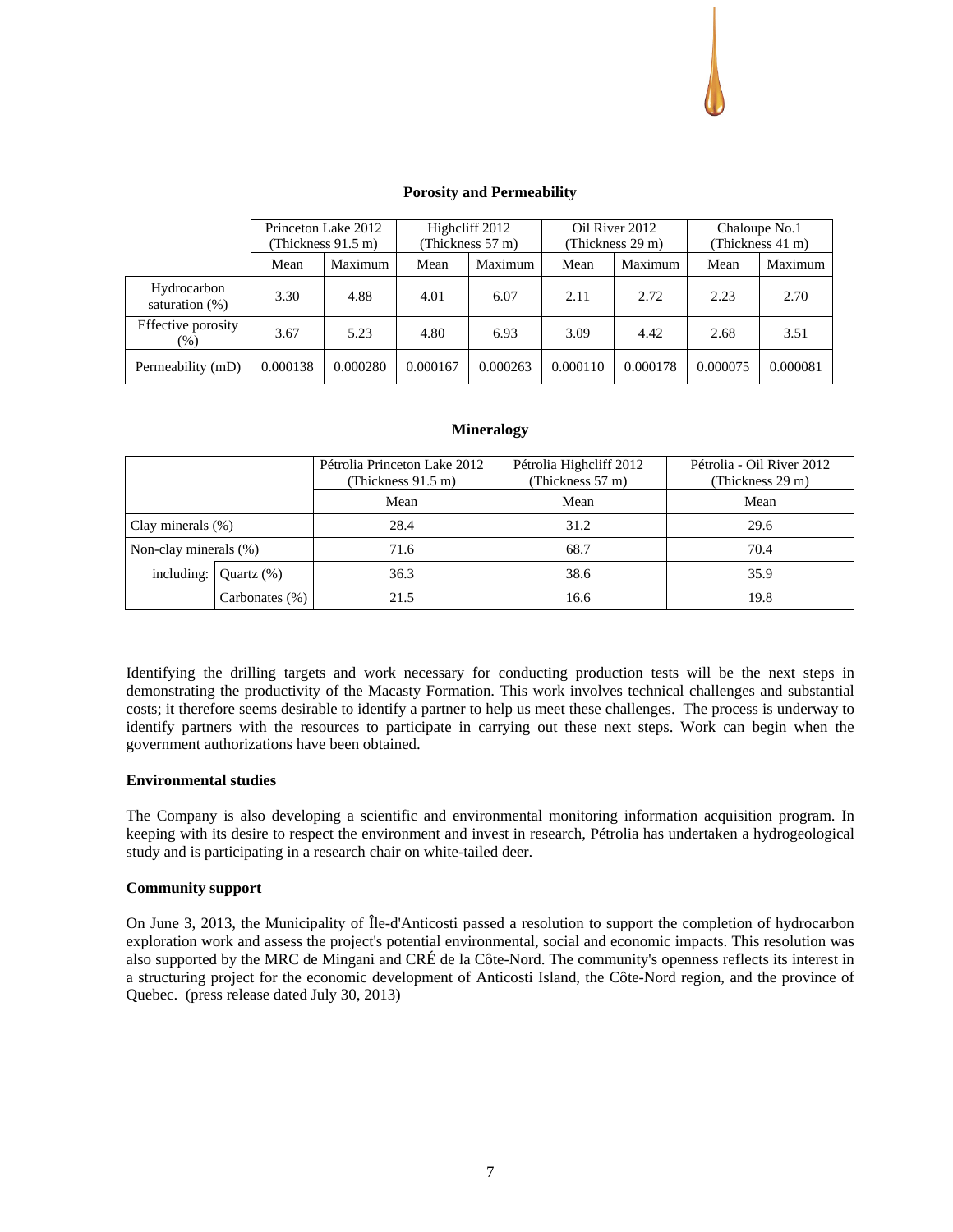### **8. Other properties**

On September 11, Pétrolia and Saint-Aubin Énergie S.A.S. initiated core sampling in the Lake Casault sector (one core hole) to evaluate the potential of a geological structure located on one of the licences obtained last July. At the time this report was written, work was still ongoing. The stratigraphic drilling reached a depth of 1,416 meters and confirmed the presence of gas in Silurian sandstone, further validating the results of the core log taken from a former well drilled nearby. Over the coming months the core samples will be analyzed as to their permeability and porosity in an effort to determine the reservoir characteristics of this sandstone.

Subsequent to the results of drilling work on the Bourque project, the Company reviewed all of the data on its properties in the Gaspé Peninsula. The ongoing review is intended to identify the zones with characteristics similar to the Bourque project.

### **9. Succession plan**

On September 17, 2013, Pétrolia announced that it would be implementing its succession plan. Myron Tétreault was appointed interim President and CEO, replacing André Proulx, who retired from day-to-day operations while continuing as a member of the Company's board of directors. Charles Boulanger replaced Mr. Tétreault as Lead Director. Alexandre Gagnon, formerly Vice-President, Finance, was appointed Executive Vice-President. Finally, on October 1, 2013, Gildas Collin joined the team as Head of Operations, as announced on July 16, 2013.

### **10. Operating results and cash position**

For the fourth quarter, the Company's income consisted of interest income from cash of \$14,788, compared with \$91,058 for the same period of 2012, as well as project management income and rental income of \$6,241, compared with \$2,743 for the same period of 2012.

As at September 30, 2013, the Company had cash and cash equivalents of \$4,472,927, a decrease of \$5,769,335 since September 30, 2012. The Company spent \$15,249,968 on exploration and evaluation assets and \$4,236,414 on its administrative activities.

As at September 30, 2013, working capital stood at \$7,663,017. The Company's financial needs may be met in a number of ways in the future, including but not limited to the issuance of new debt or equity instruments, additional cost-cutting measures and/or the introduction of new partners.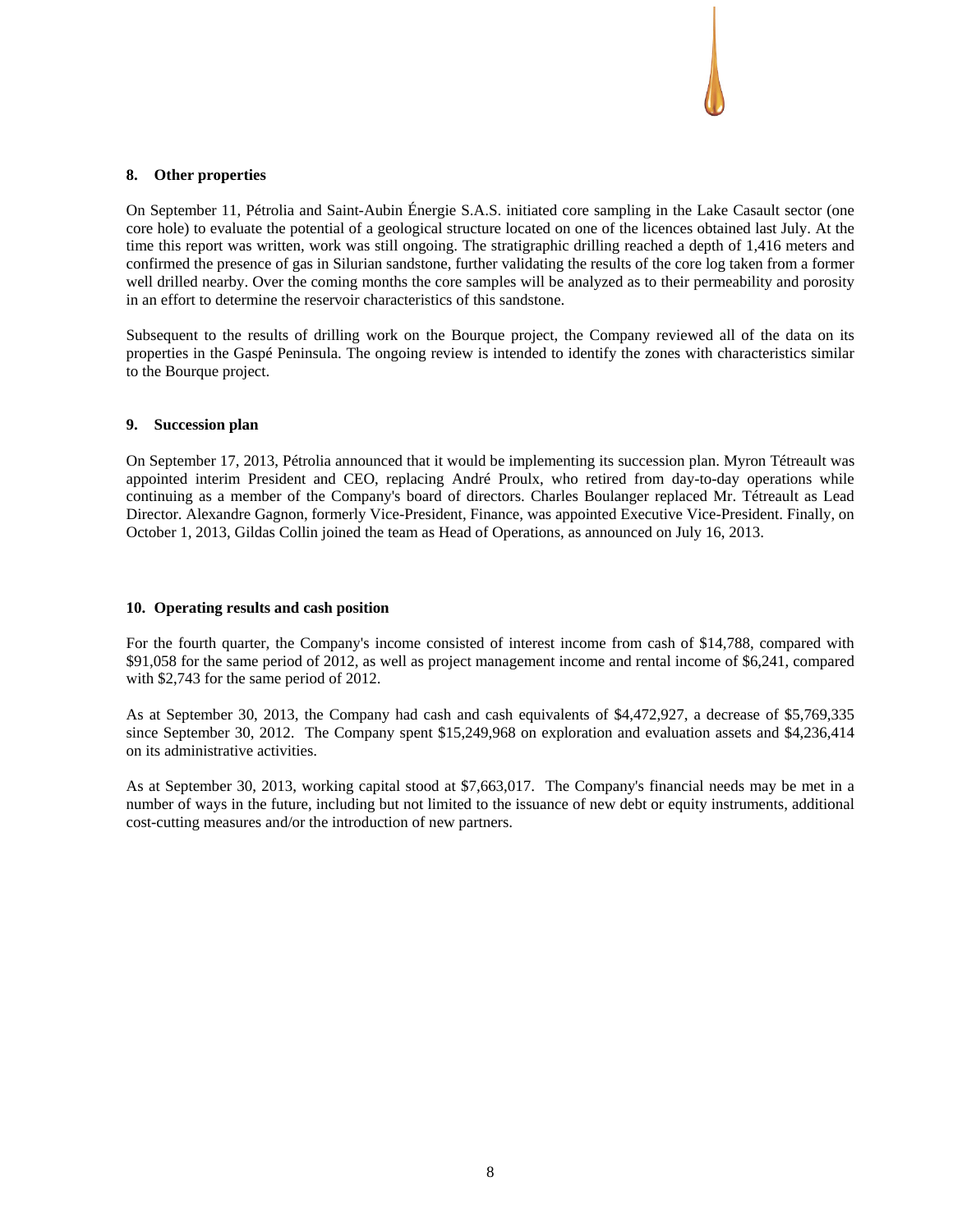### **Analysis of operating and administrative expenses**

Operating and administrative expenses rose \$596,277 in the fourth quarter, mainly due to the share-based payment of \$280,000 made in the context of the succession process for the Company's President.

The main differences in the operating and administrative expenses for the fourth quarter are:

- Share-based payments: an amount of \$280,000 was recorded in the fourth quarter. This amount was granted in the framework of the Company President succession process.
- Salaries and benefits: Administrative expense-related payroll increased from the same quarter in 2012. The increase primarily stems from the addition of the interim President position during the transition period. Operations-related payroll decreased significantly from the same quarter in 2012. This decrease is due to decreased drilling activity.
- Professional fees: The professional fees expense decreased considerably, due to non-recurring fees for settlement of legal disputes, financing, and hiring staff.

### **Summary of quarterly results**

The information for the summary of quarterly results is based on International Financial Reporting Standards (IFRS).

|                        | 2013        |            |              |                 | 2011             |            |              |                 |
|------------------------|-------------|------------|--------------|-----------------|------------------|------------|--------------|-----------------|
|                        | September   | June       | <b>March</b> | <b>December</b> | <b>September</b> | June       | <b>March</b> | <b>December</b> |
|                        | \$          | \$         | \$           | \$              | \$               | \$         | \$           | \$              |
| Income                 | 6,241       | 24,888     | 27,759       | 2,294           | 93,806           | 50,430     | 48,451       | 78,489          |
| Profit or loss         | (1,205,541) | (500, 545) | (538, 863)   | (1,141,104)     | (494, 134)       | (675, 032) | (699, 230)   | (1,150,642)     |
| Net earnings per share |             |            |              |                 |                  |            |              |                 |
| <b>Basic</b>           | (0.014)     | (0.007)    | (0.008)      | (0.017)         | (0.010)          | (0.012)    | (0.013)      | (0.022)         |
| Diluted                | (0.014)     | (0.007)    | (0.008)      | (0.017)         | (0.010)          | (0.012)    | (0.013)      | (0.022)         |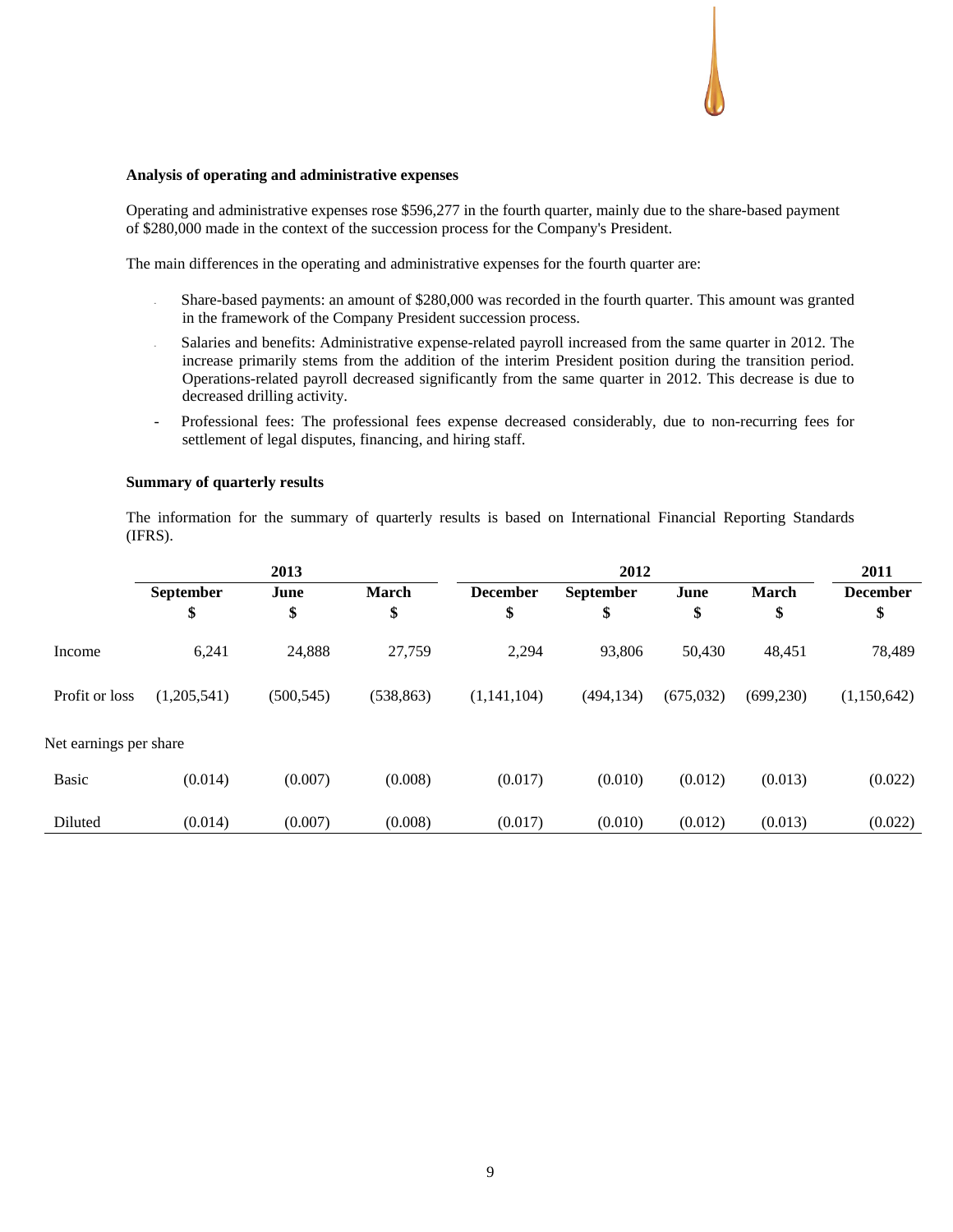Income essentially consists of interest earned and project revenue for each quarter. Operating and administrative expenses are fairly stable from quarter to quarter. The main changes in quarterly losses or earnings are explained as follows:

| 2011 - September | Restatement of all share-based payments for the year using the graded vesting method;<br>this restatement had a non-monetary impact of \$185,258; |
|------------------|---------------------------------------------------------------------------------------------------------------------------------------------------|
| 2011 - December  | Recognition of share-based payment of \$558,992;                                                                                                  |
| 2012 - February  | Recognition of share-based payment of \$80,700;                                                                                                   |
| 2012 - December  | Recognition of share-based payment of \$913,906;                                                                                                  |
| 2013 - March     | Recognition of share-based payment of \$128,700;                                                                                                  |
| $2013 - May$     | Recognition of share-based payment of \$94,500.                                                                                                   |
| 2013 - September | Recognition of share-based payment of \$332,565                                                                                                   |

# **Related party transactions**

The Company's related parties include other related parties and key management personnel, as described below.

Unless otherwise indicated, none of the transactions involve special terms or conditions and no guarantees were given or received. Outstanding balances are usually settled in cash.

# **Transactions with key management personnel**

Key management personnel remuneration includes the following expenses:

|                               | 2013      | 12-month period ended<br>September 30,<br>2012 |
|-------------------------------|-----------|------------------------------------------------|
|                               | \$        |                                                |
| Short-term employee benefits: |           |                                                |
| Salaries and benefits         | 1,028,884 | 685,882                                        |
| Attendance fees               | 112,374   | 126,817                                        |
| Total short-term benefits     | 1,141,258 | 812,699                                        |
| Share-based payments          | 1,313,593 | 473,206                                        |
| Total remuneration            | 2,454,851 | 1,285,905                                      |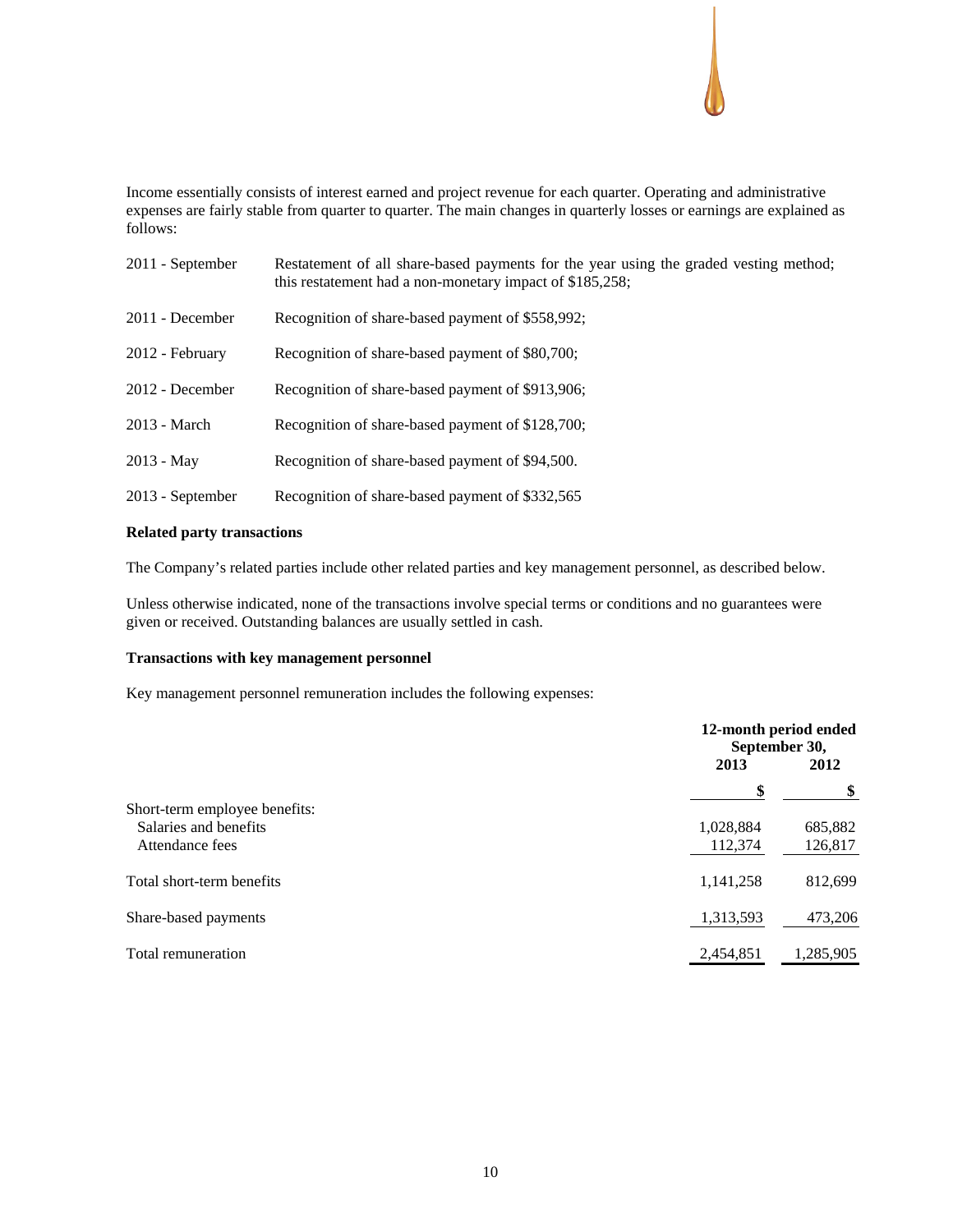During the 2013 reporting period, key management exercised 460,000 options (547,500 in 2012) granted under the share-based compensation plan.

# **Related parties**

Transactions were carried out with two companies whose main officer (holding a minority interest) also serves on Pétrolia's Board:

|                                                                       | 12-month period ended<br>September 30, |       |
|-----------------------------------------------------------------------|----------------------------------------|-------|
|                                                                       | 2013                                   | 2012  |
| Statement of financial position:<br>Exploration and evaluation assets | 14,441                                 | 5,300 |
| Statement of comprehensive income:<br>Other expenses                  | 9.199                                  | 9.110 |

The balance due from these companies is \$19,955 at September 30, 2013 (September 30, 2012 – \$0).

The Company entered into the following transactions with a company whose director also sits on Pétrolia's board:

|                                    | 12 months<br>ended September 30, |       |
|------------------------------------|----------------------------------|-------|
|                                    | 2013                             | 2012  |
| Statement of comprehensive income: |                                  |       |
| Salaries and benefits              | 1.206                            | 4,354 |
| Office supplies and transportation | 1.127                            | 1,200 |

The balance due from this Company is \$5,886 at September 30 2013 (September 30, 2012 – \$4,754).

The Company entered into the following transactions with a close relative of a member of management, who provided services to the Company:

|                                  | 12-month period ended<br>September 30, |        |
|----------------------------------|----------------------------------------|--------|
|                                  | 2013                                   | 2012   |
| Statement of financial position: |                                        |        |
| Property, plant and equipment    |                                        | 10,685 |
| Office maintenance               | 1.503                                  | 11,605 |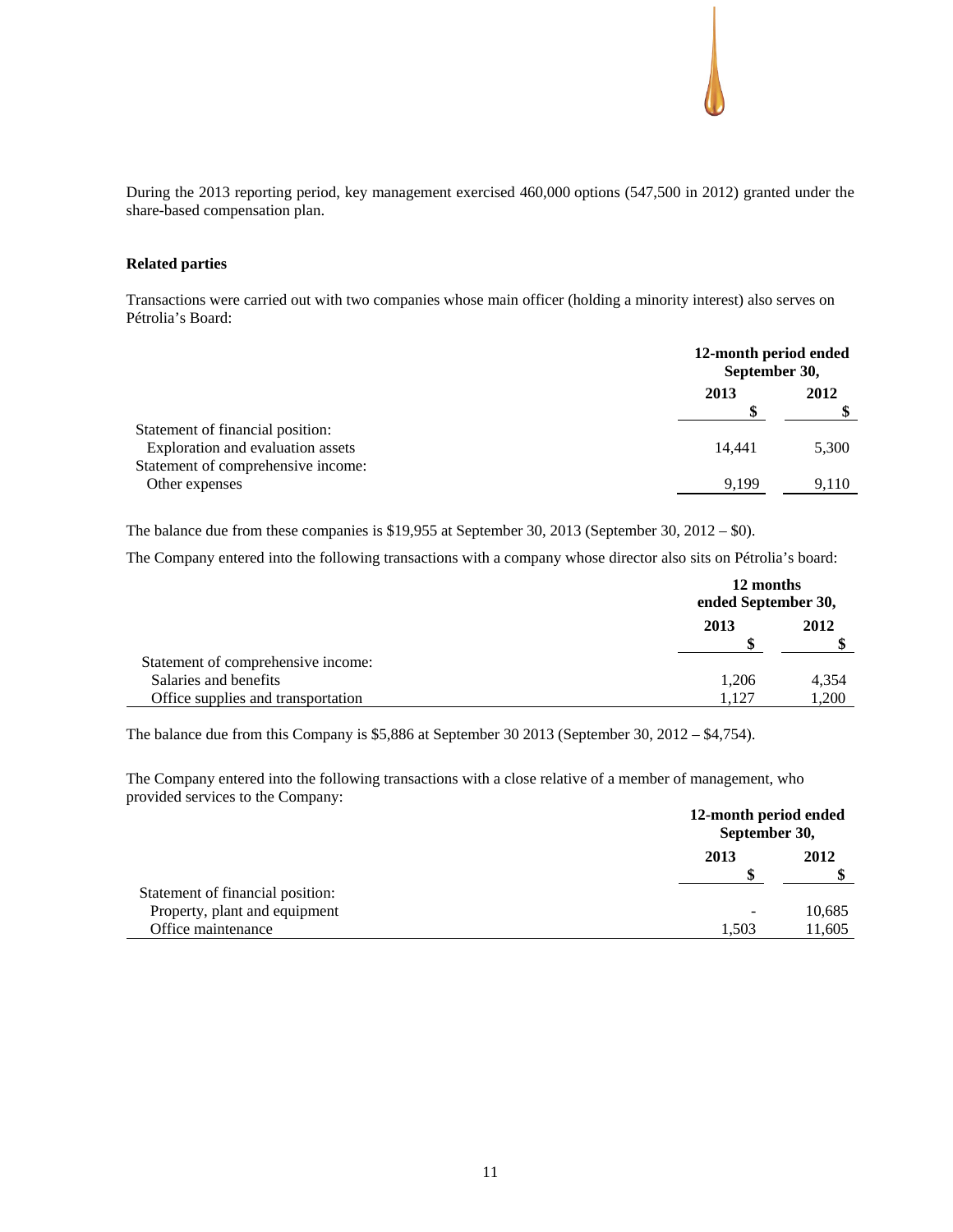

The balance owing this supplier was \$1,739 at September 30, 2013 (September 30, 2012 – \$0).

These transactions took place in the normal course of business and were measured at their exchange value, which is the consideration established and accepted by related parties.

### **Financial instrument disclosure**

### **Risk management policy**

The Company's financial assets and liabilities expose it to various risks. The following analysis provides an assessment of the risks:

### **Credit risk**

Financial instruments that potentially subject the Company to credit risk consist primarily of cash and cash equivalents and trade and other receivables. The Company's cash and cash equivalents are held with or are issued by first-class financial institutions. The majority of receivables are sums owed by governments, partners and related parties. Therefore, Management considers the risk of non-performance on these instruments to be very minimal.

### **Liquidity risk**

Liquidity risk is the risk that the Company will be unable to meet its financial obligations as they fall due or do so only at excessive cost. The Company finances its growth by issuing shares and selling interests in some of its oil assets. One of Management's main financial objectives is to maintain an optimal level of liquidity by actively managing its exploration activities. All of the Company's financial liabilities have a maturity of less than one year.

### **Market risk**

Market risk is the risk that the fair value or future cash flows of a financial instrument will fluctuate due to changes in market conditions. There are three types of market risk: interest rate risk, currency risk, and other price risks. The Company is exposed to interest rate risk.

a) Interest rate risk

Interest rate risk refers to the impact of interest rate fluctuations on the value of investments.

The Company is exposed to interest rate risk on its fixed-rate financial instruments. For the period ended September 30, 2013, an increase or decrease of 1% in the interest rates in effect at that date, with all other variables remaining equal, would have generated a profit or loss of \$73,575 (2012 – \$91,966).

### **Fair value**

The fair value of investments is determined as follows: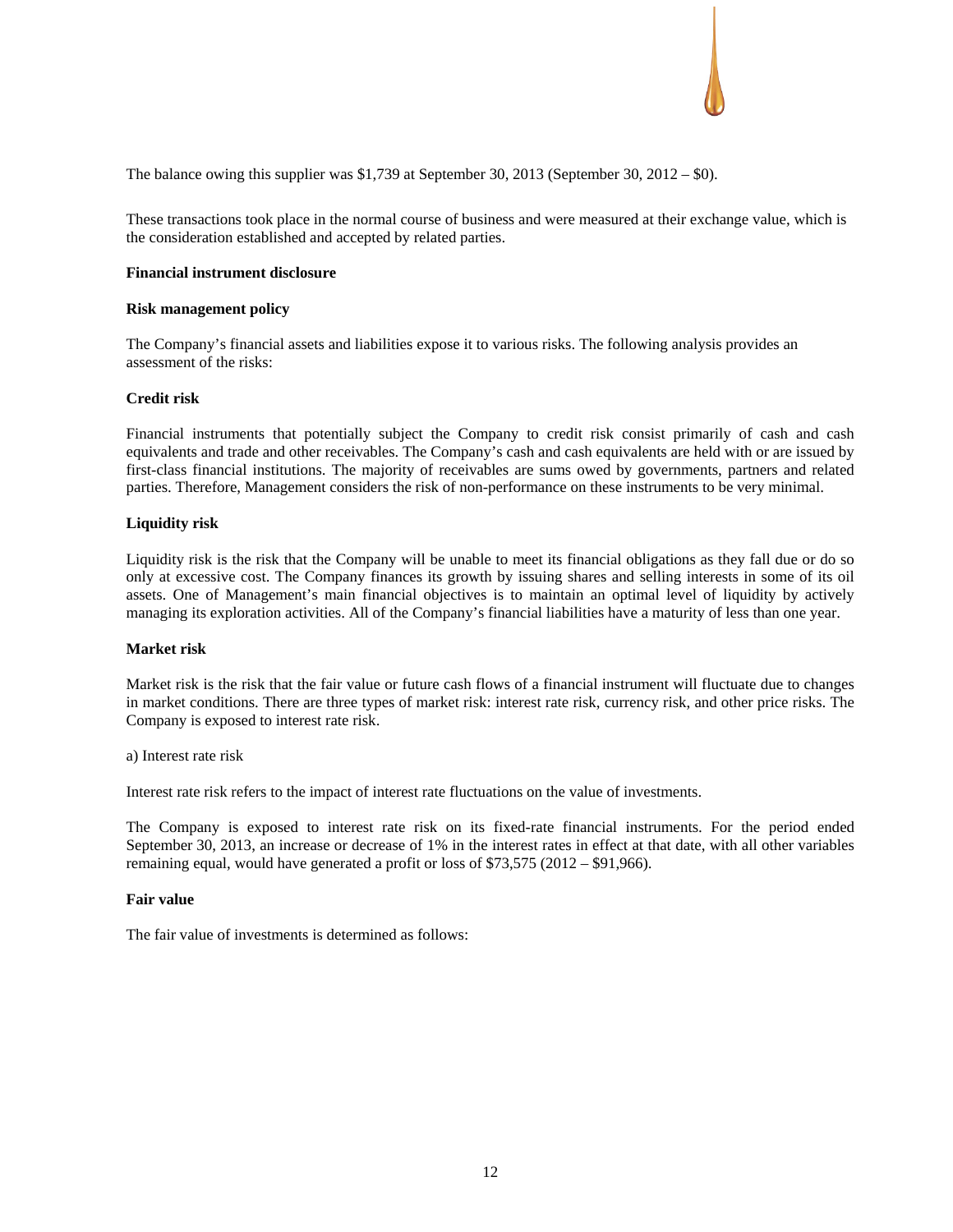# Guaranteed investment certificates: Given their recent issuance, the fair value corresponds to their cost. Money market fund: Given its short-term maturity, the fair value corresponds to its cost. As regards the loan, the carrying value approximates the fair value due to the variable interest rate on the debt.

### Fair value hierarchy

Financial instruments recognized at fair value on the statement of financial position are classified using a fair value hierarchy that reflects the significance of the inputs used in making the fair value measurements. The three levels of the fair value hierarchy are:

Level 1– Quoted prices (unadjusted) in active markets for identical assets or liabilities: cash is found at this level.

Level 2 – Inputs other than quoted prices included within level 1 that are observable for the asset or liability, either directly (i.e. as prices) or indirectly (i.e. derived from prices): cash equivalents and investments are found at this level.

Level 3 – Inputs for the asset or liability that are not based on observable market data (unobservable inputs).

Determination of fair value and the resulting hierarchy requires the use of observable market data whenever available. The classification of a financial instrument in the hierarchy is based upon the lowest level of input that is significant to the measurement of fair value.

There was no transfer in the valuation of financial assets between levels 1 and 2 during the period.

### **Judgments, estimates and assumptions**

For a complete description of the judgments, estimates and assumptions made by Management in the preparation of its annual financial statements, see Note 5 of the Financial Statements for the year ended September 30, 2012.

### **Future changes in accounting policies**

For a complete description of future changes in accounting policies, see Note 3 of the Financial Statements for the year ended September 30, 2012.

### **Significant accounting policies and transition to IFRS**

For a complete description and detailed presentation of the significant accounting policies used by the Company and the transition to IFRS, see Notes 4 and 26 of the Financial Statements for the year ended September 30, 2012.

# **Capital management**

For a complete description of the Company's capital management policy, see Note 20 of the Financial Statements for the year ended September 30, 2012.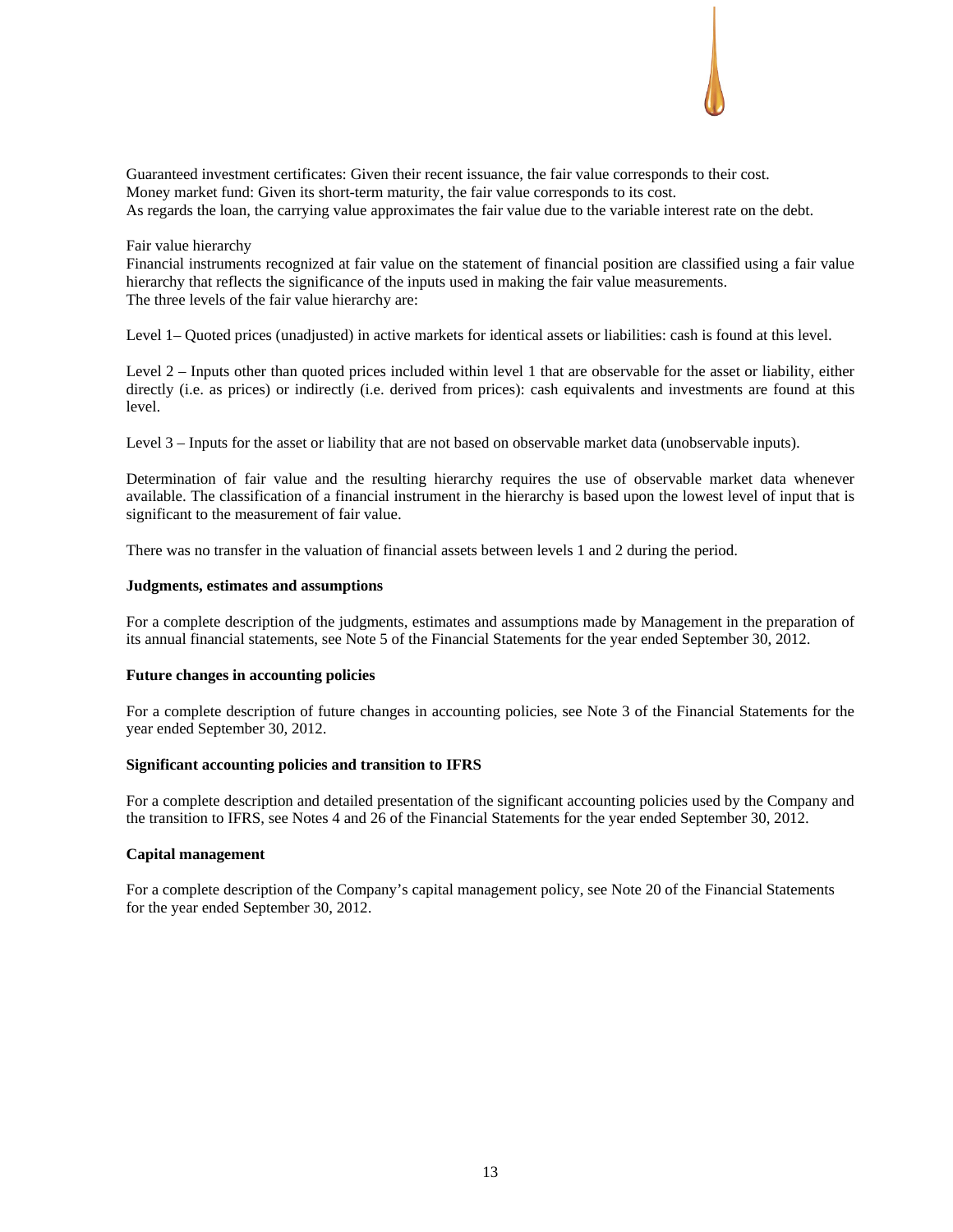### **Internal controls**

Given that the Company is an emerging issuer, the officers do not have to provide certification concerning disclosure controls and procedures and internal control over financial reporting as defined in Regulation 52-109.

The issuer's certifying officers are responsible for ensuring that processes are in place to provide them with sufficient knowledge to support the representations in the certificates, more specifically, that the documents filed on SEDAR are reliable. The officers will ensure that once the convergence process is completed, they will still be able to sign their certification.

# **Other information**

### a) Supplemental documents

Certain supplemental documents, including prior management reports and press releases, are available online at www.sedar.com in the documents section or on Pétrolia's website at www.petroliagaz.com.

b) Exploration expenses for the period ended September 30, 2013 are as follows:

|                                      | Geology | <b>Geophysics</b> | Completion<br>and<br><b>Drilling</b> | <b>Analysis</b> | Fracturing | General<br>expenses | <b>Options</b> | Provision | <b>Site</b><br>maintenan<br>ce | <b>Total</b> |
|--------------------------------------|---------|-------------------|--------------------------------------|-----------------|------------|---------------------|----------------|-----------|--------------------------------|--------------|
|                                      | \$      | \$                | \$                                   | \$              | \$         | \$                  | \$             | \$        | \$                             | \$           |
| Anticosti                            | 121,979 | 42,080            | 1,215,648                            | 91,324          |            | 92,385              | 12,676         |           | 220                            | 1,576,312    |
| Gastonguay                           | 206     |                   |                                      |                 |            |                     | 29             |           |                                | 235          |
| Gaspésia<br>Marcel-Tremblay<br>Edgar | 5,021   | 5,840             |                                      | 1,400           |            | 3,806               | 925            |           |                                | 16,992       |
| Gaspé                                | 32,281  | 9,280             | 751                                  | 15,630          |            | 83,114              | 1,825          |           |                                | 142,881      |
| Bourque                              | 53,098  | 13,256            | 10,004,819                           | 8,460           | 400        | 27,291              | 39,333         | 291,612   |                                | 10,438,269   |
| Haldimand                            | 284,632 | 1,880             | 2,238,440                            | 950             | 49,883     | 14,127              | 19,816         |           | 84,012                         | 2,693,740    |
| Tar Point                            |         |                   |                                      |                 |            | 5,343               | 6,392          |           |                                | 11,735       |
| Dalhousie                            | 300     |                   |                                      |                 |            |                     | 189            |           |                                | 489          |
| Matapédia                            |         |                   | 369,315                              |                 |            |                     |                |           |                                | 369,315      |
|                                      | 497,517 | 72,336            | 13,828,973                           | 117,764         | 50,283     | 226,066             | 81,185         | 291,612   | 84,232                         | 15,249,968   |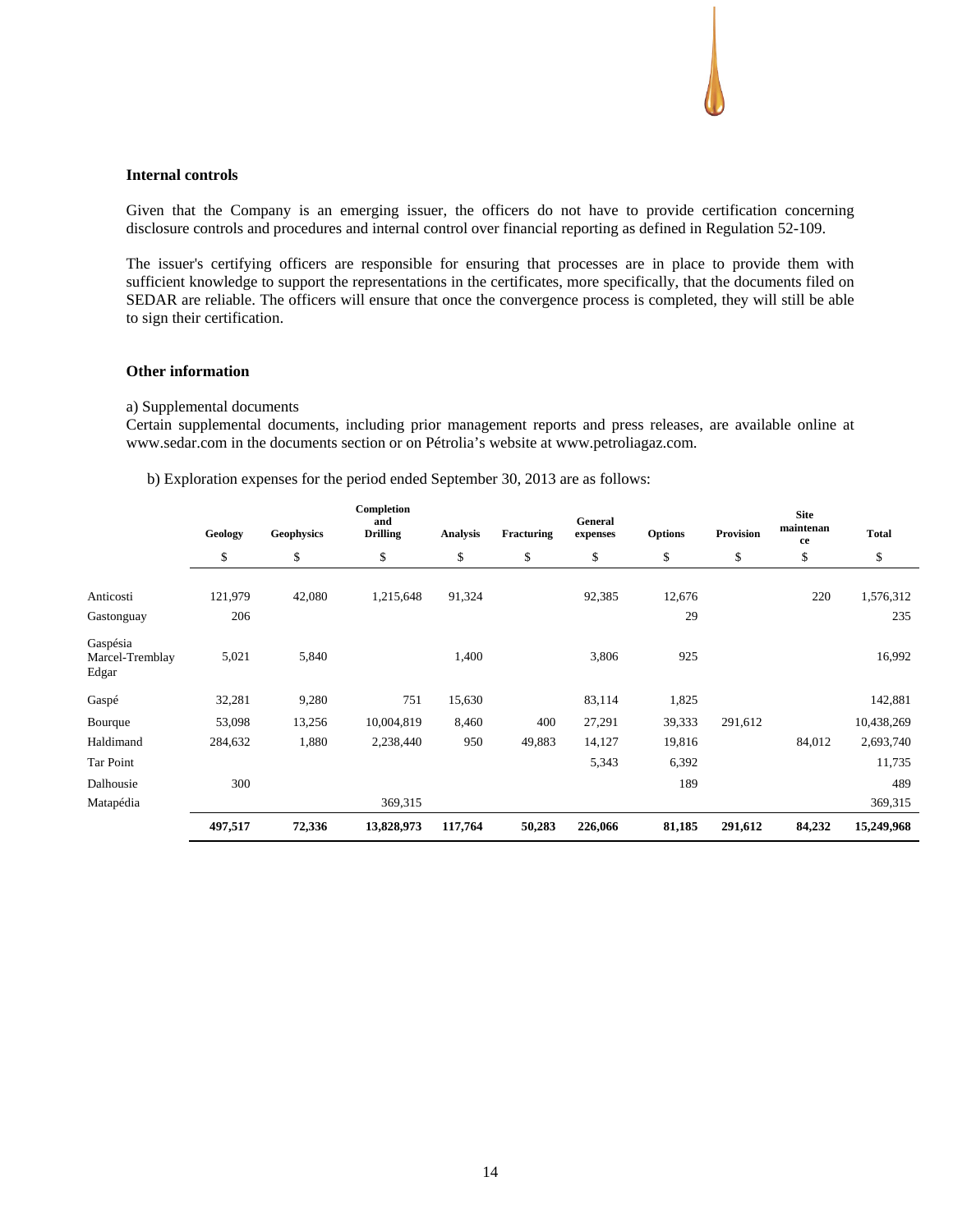|                                      | Geology | <b>Geophysics</b> | <b>Drilling</b> | <b>Analysis</b> | Fracturing | General<br>expenses | <b>Options</b> | <b>Provision</b> | <b>Site</b><br>maintenan<br>ce | <b>Total</b> |
|--------------------------------------|---------|-------------------|-----------------|-----------------|------------|---------------------|----------------|------------------|--------------------------------|--------------|
|                                      | \$      | \$                | \$              | \$              | \$         | \$                  | \$             | \$               | \$                             | \$           |
| Anticosti                            | 347,065 | 64,621            | 640,243         | 60,250          |            | 10,403              | 38,910         | (37,500)         | 1,080                          | 1,125,072    |
| Gastonguay                           | 320     |                   |                 |                 |            | $\overline{c}$      | 77             |                  |                                | 399          |
| Gaspésia<br>Marcel-Tremblay<br>Edgar | 11,053  | 21,088            |                 |                 |            | 1,393               | 6,433          |                  |                                | 39,967       |
| Gaspé                                | 63,154  | 42,326            | 6,333           | 1,185           | 560        | 92,147              | 6,107          |                  | 84                             | 211,896      |
| Bourque                              | 45,635  | 4,014             | 7,391,229       | 8,190           |            | 39,879              | 3,154          |                  | 7,458                          | 7,499,559    |
| Haldimand                            | 391,588 | 100,020           | 434,265         | 3,780           | 928,157    | 49,781              | 62,434         | 41,992           | 132,997                        | 2,145,014    |
| Tar Point                            | 11,027  | 160               |                 |                 | 292,625    | 5,818               | 14,815         |                  | 4,099                          | 328,544      |
| Dalhousie                            | 2,818   | 803               | 1,500           |                 |            | 5,348               | 1,054          |                  |                                | 11,523       |
|                                      | 872,660 | 233,032           | 8,473,570       | 73,405          | 1,221,342  | 204,771             | 132,984        | 4,492            | 145,718                        | 11,361,974   |

### Exploration expenses for the period ended September 30, 2012 are as follows:

c) *Information on shares issued, share options and warrants as at November 25, 2013:*

Common shares**:** 70,652,372 shares have been issued and are outstanding.

Share options outstanding: The share options granted to directors, members of senior management, employees and service providers are as follows:

- 60,000 options exercisable at a price of \$0.74 per share until May 21, 2014
- 270,000 options exercisable at a price of \$0.89 per share until February 25, 2015
- 672,500 options exercisable at a price of \$0.50 per share until December 8, 2015
- 75,000 options exercisable at a price of \$1.31 per share until February 25, 2016
- 500,000 options exercisable at a price of \$1.69 per share until May 18, 2016
- 1,200,000 options exercisable at a price of \$1.52 per share until December 4, 2016
- 75,000 options exercisable at a price of \$1.51 per share until February 22, 2017
- 2,220,000 options exercisable at a price of \$1.02 per share until February 22, 2017
- 150,000 options exercisable at a price of \$1.14 per share until February 28, 2018
- 250,000 options exercisable at a price of \$0.89 per share until August 21, 2018
- 400,000 options exercisable at a price of \$0.98 per share until September 15, 2018